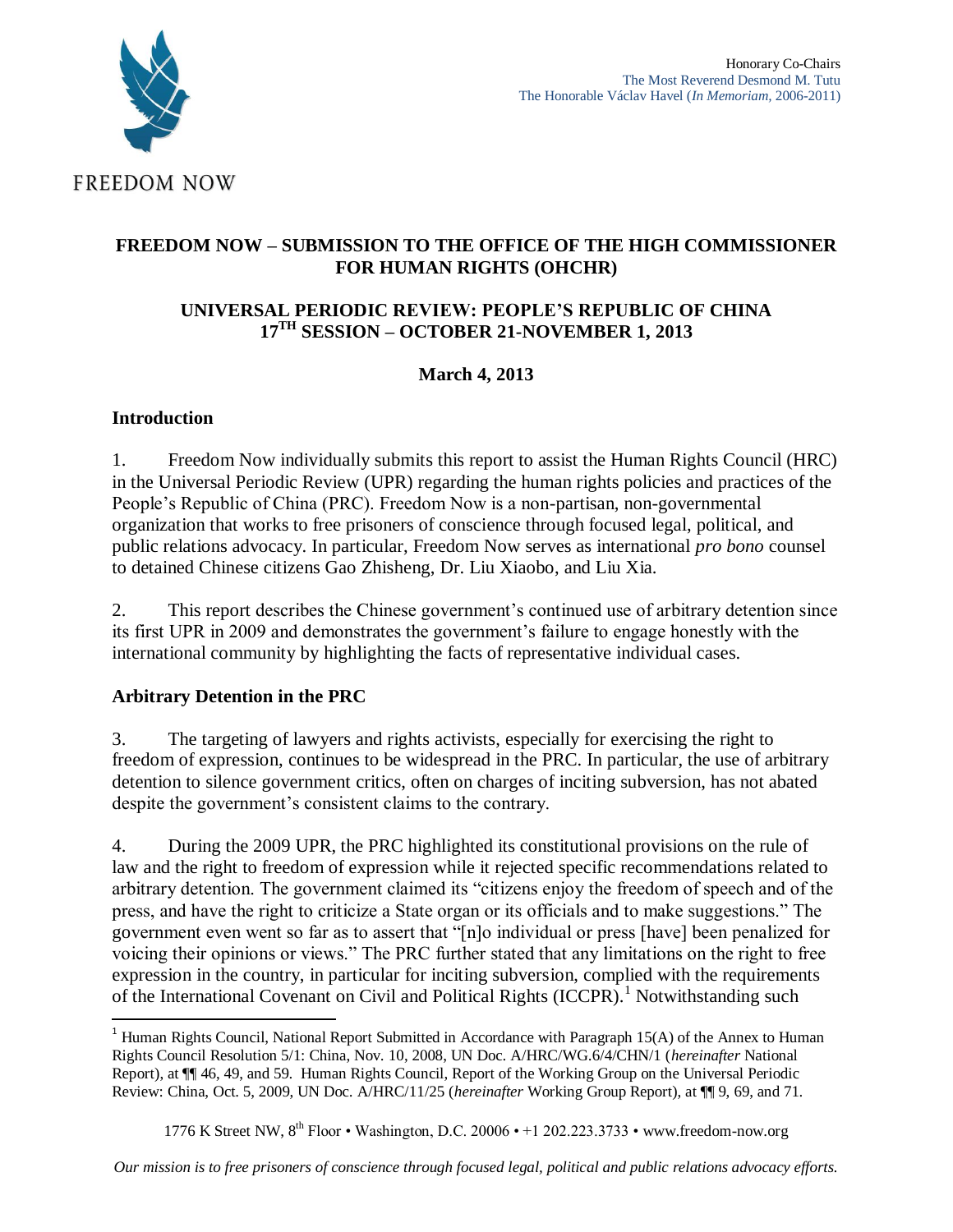general assurances, however, the government rejected a number of recommendations related to the practice of arbitrary detention.<sup>2</sup>

5. The government's refusal to accept reasonable recommendations regarding arbitrary detention is an unfortunate reflection of the widespread use of imprisonment and house arrest to silence critical voices in the country. Chinese citizens continue to face detention—frequently on charges of inciting subversion or without any legal process whatsoever—for merely exercising their fundamental rights. Such activists often face long prison sentences for criticizing government policy or calling for peaceful democratic reform. This practice clearly violates the detainee's right to freedom of expression and political participation, both protected fundamental rights under the ICCPR and the Universal Declaration of Human Rights. While subject to arbitrary detention, Chinese citizens also face the very real threat of torture. This is particularly true during periods of enforced disappearance. Further, the worrying trend of retaliation by Chinese authorities against the family members of these prisoners of conscience has also continued. In some cases, the government has subjected the spouses and children of prominent activists to harassment, surveillance, and even house arrest—simply because of their relationship to a government critic.

6. While the PRC expressed an interest in cooperating with the HRC's special procedure mandate holders during the 2009 UPR, the government has since failed to engage honesty with them when confronted with specific cases of arbitrary detention. In addition to accepting the recommendations that it step-up cooperation and engage with the special procedures, the government affirmed in 2009 that it "attaches great importance to their reports and actively implements reasonable recommendations."<sup>3</sup> However, when special procedure mandate holders, especially the UN Working Group on Arbitrary Detention (UNWGAD), have attempted to engage with the PRC on cases of individual prisoners of conscience, the government consistently fails to honestly engage on the facts or implement reasonable recommendations.

7. Although the use of arbitrary detention in China is widespread, consideration of individual cases provides useful insight into broader trends and gives concrete examples of human rights conditions on the ground—facts not easily dismissed by broad statements about formal legal protections. More importantly, it gives a voice to those who cannot speak publicly about their detention. As such, the following case studies are presented as specific and welldocumented examples of arbitrary detention in the PRC.

# **The Arbitrary Detention of Gao Zhisheng<sup>4</sup>**

8. Gao Zhisheng is one of China's most prominent human rights lawyers and widely recognized as a prisoner of conscience. Once named among the top attorneys in the country by

<sup>&</sup>lt;sup>2</sup> See e.g. Working Group Report at  $\P$   $27(g)$ , 28(f), 82(b) and 82 (c).

<sup>&</sup>lt;sup>3</sup> Working Group Report, at  $\P$  65 and 114(A)(10).

<sup>4</sup> For a detailed discussion of the facts and law involved, see Freedom Now, *Petition to the UN Working Group on Arbitrary Detention: In the Matter of Gao Zhisheng v. People's Republic of China*, Mar. 9, 2010, *available at*  [http://www.freedom-now.org/wp-content/uploads/2010/09/Zhisheng-Petition-to-the-WGAD-3.9.10.pdf.](http://www.freedom-now.org/wp-content/uploads/2010/09/Zhisheng-Petition-to-the-WGAD-3.9.10.pdf) *See also* 

Freedom Now, *Petition to the UN Working Group on Arbitrary Detention: In the Matter of Gao Zhisheng v. People's Republic of China,* Jan. 25, 2012, *available at* [http://www.freedom-now.org/wp-content/uploads/2012/01/](http://www.freedom-now.org/wp-content/uploads/2012/01/‌Gao-Zhisheng-UNWGAD-Petition-1-25-11.pdf) [Gao-Zhisheng-UNWGAD-Petition-1-25-11.pdf.](http://www.freedom-now.org/wp-content/uploads/2012/01/‌Gao-Zhisheng-UNWGAD-Petition-1-25-11.pdf)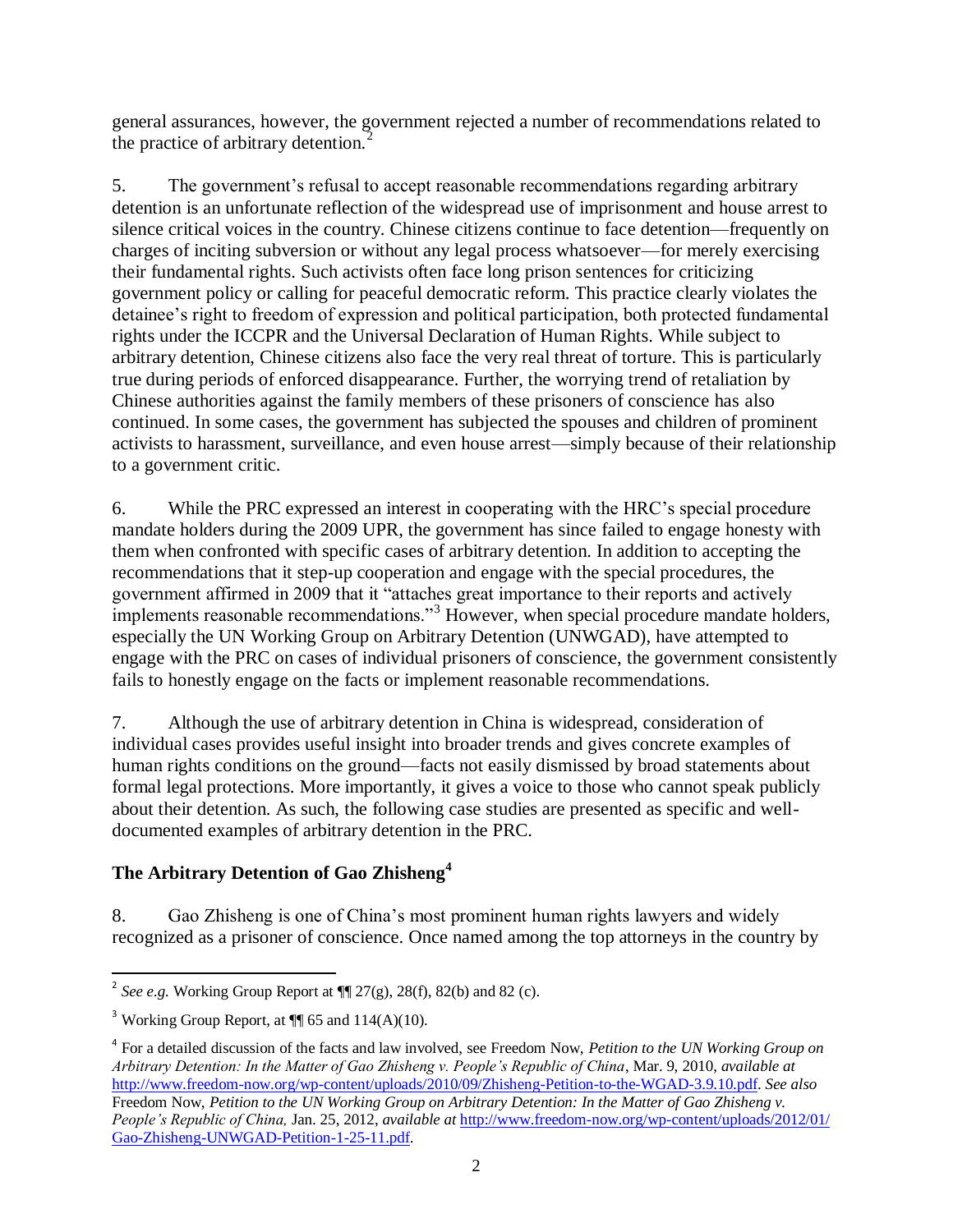the Ministry of Justice, Mr. Gao fell out of favor with authorities after representing politically sensitive clients, in particular religious minority groups. Mr. Gao continued his advocacy even after the government closed his law firm. Chinese authorities responded by subjecting him to repeated periods of arbitrary detention, enforced disappearance, and torture.

9. In 2006, police arrested Mr. Gao days after he issued a public letter highlighting rights violations in the country and renouncing his membership in the Communist Party. Charged with "inciting subversion," Mr. Gao confessed to the charges after interrogators made threats against his wife and young children. Following a short trial conducted without notice to Mr. Gao's family or their chosen legal team, the court accused Mr. Gao of defaming the government through his writing and sentenced him to a suspended three-year prison term subject to a fiveyear probationary period.

10. In the following years, despite the formal suspension of Mr. Gao's sentence, Chinese authorities repeatedly detained and tortured Mr. Gao. After releasing Mr. Gao in 2006, the government placed him under effective house arrest, preventing him from leaving his home or using a telephone or computer. The government also put his family under constant surveillance, stationing guards in their apartment building and following them everywhere. Between 2007 and 2011, Chinese authorities disappeared Mr. Gao—without any legal process whatsoever—on three separate occasions totaling almost three years. After emerging from his first two disappearances, Mr. Gao described brutal torture at the hands of his captors. Guards severely beat him, shocked him with electric batons, and pierced his genitals with toothpicks. Then, in December 2011, after holding Mr. Gao at an unknown location without access to family or an attorney for over 20 months, the government announced that it would imprison him in remote northwestern China for an additional three years. Authorities implausibly claimed that Mr. Gao violated the terms of his probation. Even after formally imprisoning Mr. Gao, the government repeatedly interfered with his access to family, allowing only two visits since December 2011.

11. Throughout its detention of Mr. Gao, the PRC has failed to engage honestly with the international community. Despite its assurances during the 2009 UPR, the government has consistently lied about the circumstances of Mr. Gao's detention or refused to address the facts of his case—including to the UN Working Group on Enforced and Involuntary Disappearances (UNWGEID) and to the UNWGAD. After disappearing Mr. Gao in 2009, authorities variously claimed that Mr. Gao had gone "missing," was "where he should be," and that the government, with a population of 1.3 billion people, could not be expected to know his whereabouts. Although the government claimed to the UNWGEID—despite overwhelming and publicly available evidence to the contrary—that Mr. Gao was free, working in northwest China, and in contact with family members, it failed to respond to inquiries by the UNWGAD.<sup>5</sup> In light of the well-documented facts of Mr. Gao's case, the UNWGAD nonetheless found his detention to be a violation of international law and called for his immediate release.<sup>6</sup> However, Mr. Gao remains imprisoned despite this unequivocal finding by a special procedure mandate holder.

 5 Testimony of Jared Genser, Founder of Freedom Now, before the United States House of Representatives Committee on Foreign Affairs, *Investigating the Chinese Threat, Part Two: Human Rights Abuses, Torture and Disappearances*, July 25, 2012, at pp 4-5, *available at* [http://www.freedom-now.org/wp-content/uploads/](http://www.freedom-now.org/wp-content/uploads/‌2012/07/US-House-Committee-on-Foreign-Affairs-Jared-Genser-Testimony-7-25-121.pd) [2012/07/US-House-Committee-on-Foreign-Affairs-Jared-Genser-Testimony-7-25-121.pdf.](http://www.freedom-now.org/wp-content/uploads/‌2012/07/US-House-Committee-on-Foreign-Affairs-Jared-Genser-Testimony-7-25-121.pd)

<sup>6</sup> *Gao Zhisheng v. People's Republic of China*, UN Working Group on Arbitrary Detention, Opinion No. 26/2010 (Nov. 19, 2010) *available at* [http://www.unwgaddatabase.org/un/Document.aspx?id=2777.](http://www.unwgaddatabase.org/un/Document.aspx?id=2777)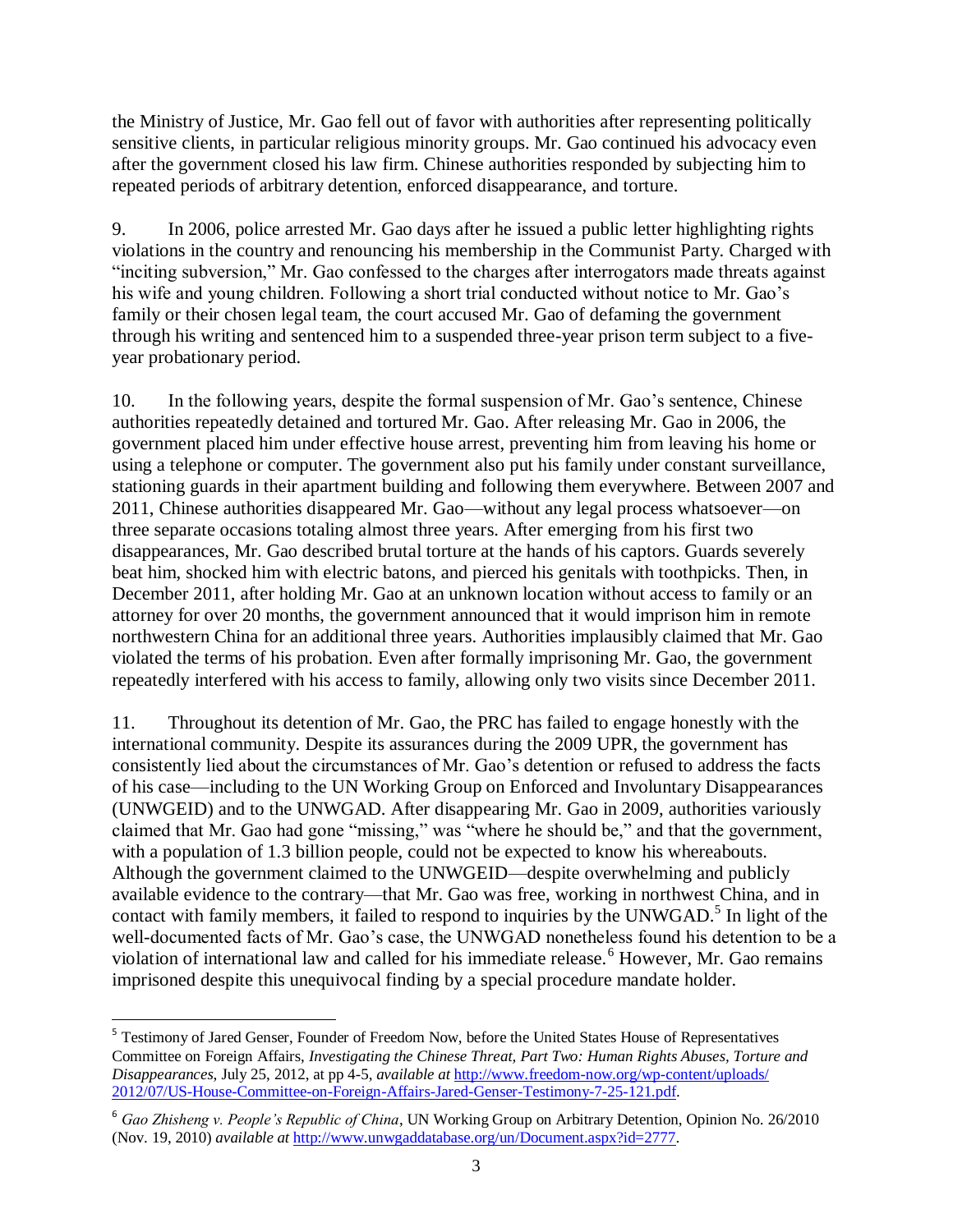## **The Arbitrary Detention of Dr. Liu Xiaobo and Liu Xia<sup>7</sup>**

12. Dr. Liu Xiaobo, the world's only imprisoned Nobel Peace Prize Laureate, is a widelyrespected intellectual-turned-activist who has been detained in the PRC since 2008 because of his peaceful advocacy. The government first detained Dr. Liu after he left a prestigious academic position to join student protests in the summer of 1989. Authorities held him for 20 months and banned him publishing in the country. Undeterred by another period of detention between 1995 and 1999, Dr. Liu continued to author political essays and publish abroad.

13. Dr. Liu's most recent detention began after he lead an initiative called Charter '08, a political manifesto that calls for peaceful democratic reform and respect for fundamental human rights in China. Police arrested Dr. Liu on December 8, 2008, just days before the scheduled release of Charter '08, and held him without charge or access to a lawyer for six months. The government eventually charged Dr. Liu with "inciting subversion" and presented his prodemocracy essays and Charter '08 as evidence of guilt. Police prevented Dr. Liu's wife, Liu Xia, from attending the trial by detaining her at the couple's home in Beijing and also barred journalists and diplomats from entering the courthouse. After a two hour trial, during which the defense was limited to a 14-minute presentation, the court convicted Dr. Liu and sentenced him to 11 years in prison.

14. In addition to its detention of Dr. Liu, the PRC has held Li Xia under house arrest without any charge or legal process—for over two years. In October 2010, the Norwegian Nobel Committee announced Dr. Liu as the 2010 Peace Prize Laureate. Representatives of the international community, including four HRC special procedure mandate holders, welcomed the announcement and called for Dr. Liu's release. The PRC, however, only increased its repression and placed Liu Xia under house arrest, cutting her off from the outside world. She remains under house arrest, merely because of her relationship to Dr. Liu. Recently reached by journalists for the first time in nearly two years, Liu Xia described the isolation of her ongoing detention as "painfully surreal."

15. As in the case of Mr. Gao, the PRC has failed to engage honesty with the international community about its detention of Dr. Liu and Liu Xia. In response to petitions submitted to the UNWGAD on behalf of the Lius, the government failed to address the facts of either case. With respect to Dr. Liu's detention, the government reiterated its usual claim that Dr. Liu is a criminal and that the government respects the rule of law. However, the PRC failed to address any of the specific and well-documented facts contained in the petition. Surprisingly, in Liu Xia's case, the government claimed that "no legal enforcement measure has been taken against [her]." In light of the vast body of publicly available information documenting her house arrest in Beijing, this claim is either demonstrably false or an admission that her continued detention is a blatant violation of domestic and international law. In either case, such a response is far from the constructive engagement special procedure mandate holders were promised by the PRC in 2009. Despite the government's failure to address the facts of either case, the UNWGAD issued two well-reasoned opinions finding the continued detention of the Lius to be arbitrary under

 $\overline{a}$ 

<sup>7</sup> For a detailed description of the facts and law involved, *see* Freedom Now, *Petition to the UN Working Group on Arbitrary Detention*: *In the Matter of Liu Xiaobo and Liu Xia v. Government of the People's Republic of China*, Nov. 4, 2010, *available at* [http://www.freedom-now.org/wp-content/uploads/2010/11/Press-Release-and-Petitions](http://www.freedom-now.org/wp-content/uploads/2010/11/Press-Release-and-Petitions-for-Liu-Xiaobo-and-Liu-Xia-to-UNWGAD1.pdf)[for-Liu-Xiaobo-and-Liu-Xia-to-UNWGAD1.pdf.](http://www.freedom-now.org/wp-content/uploads/2010/11/Press-Release-and-Petitions-for-Liu-Xiaobo-and-Liu-Xia-to-UNWGAD1.pdf)